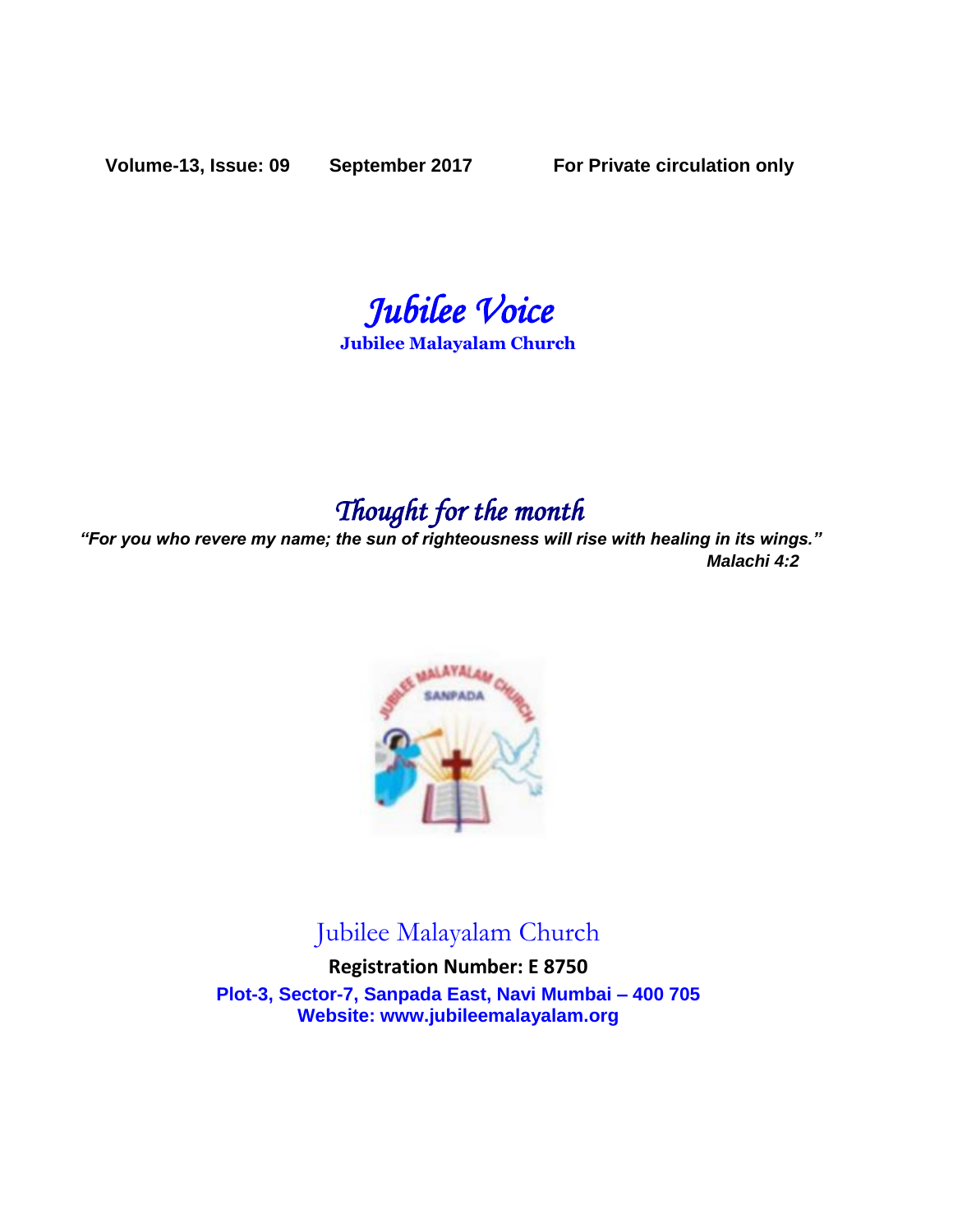## Programmes

September 01: Area prayer meeting at the residence of Mr. John Samuel, Koperkhairne at 8pm.

September 03: Combined Holy Communion service at 11.15 am at Jubilee Church Sanpada

followed by Fellowship lunch at Jubilee church terrace.

September 05: Atmaya Meeting at 7.30 pm in Jubilee Church.

September 09: Women's Fellowship Meeting at Jubilee Church at 4.30pm

- September 10: Holy Communion Service in Sanpada at 7.00am and Matins Service in Panvel at 11
	- am. Management committee meeting at 9.00 am in Jubilee Church, Sanpada.
- September 10: Area prayer meeting at the residence of Mr. T.G. Kurien at 6.00pm.
- September 11-16: Revival meeting at Jubilee Church, Sanpada at 7.30pm.
- September 17: Matins service in Sanpada at 7.00am and Holy Communion Service in Panvel at

11.00am

- September 17: Area prayer meeting at the residence of Mr. Bino Oommen at 6.00pm.
- September 19: Atmaya Meeting at 7.30 pm at Jubilee Church.
- September 22: Special prayer meeting at the residence of Mr. Bobby Itty, Nerul at 7.30pm
- September 23: Area prayer meeting at the residence of Mr. Sam Thomas at 7.00pm.
- September 24: Holy Communion Service in English in Sanpada at 7.00am and in Panvel worship center at 11 am.
- September 26: Atmaya Meeting at 7.30 pm at Jubilee Church.

Motto for the year 2017 "Rejoice in the Lord always." (Philippians 4: 4)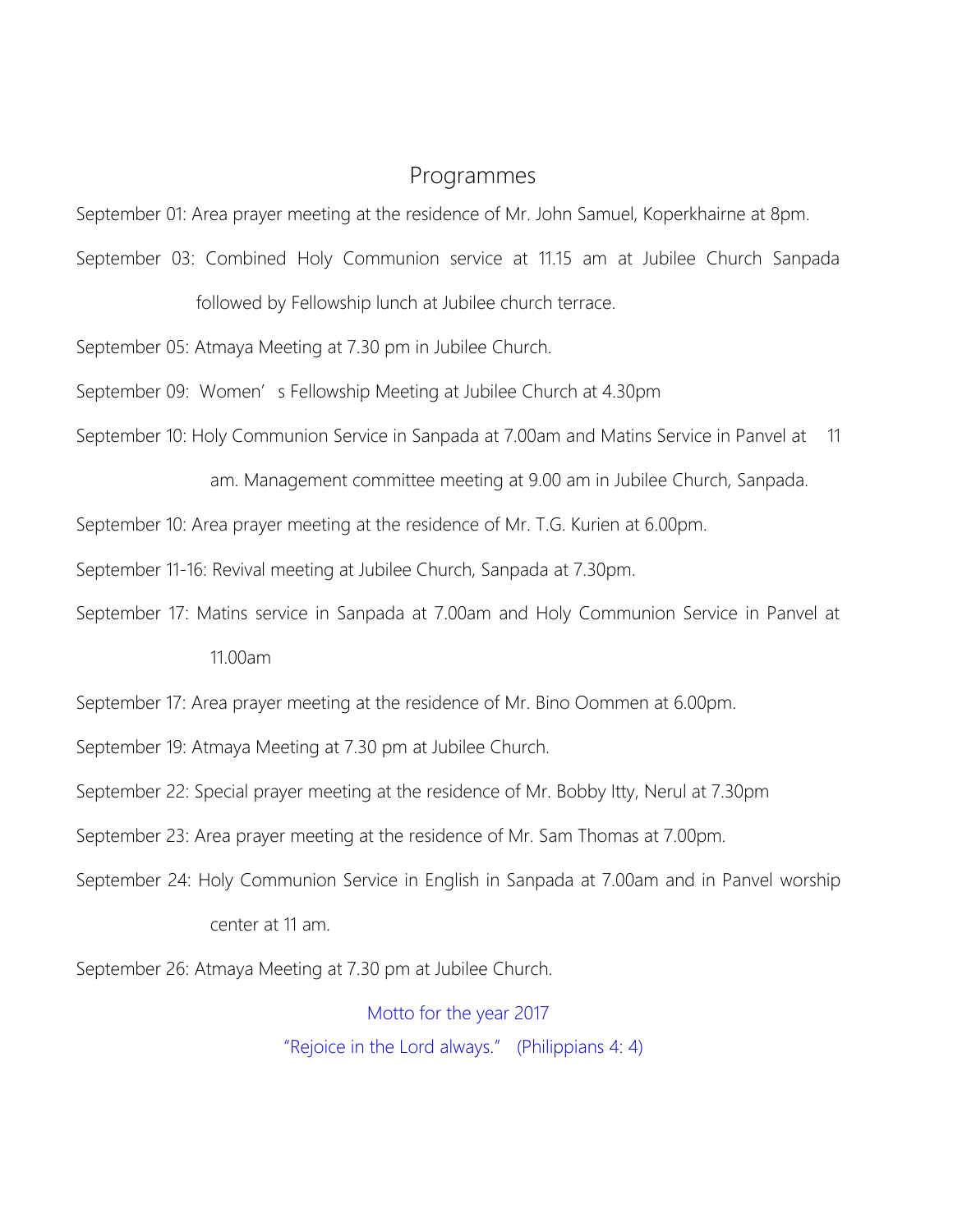## Message from the Presbyter

Dear Beloved- in- Christ,

"Greetings in the precious name of our Lord Jesus Christ"

"As they pass through the valley of Bacca, they make it a spring." Ps. 84:6

Baca into Berachah:

'Baca' (weeping) =a balsam tree. This tree is called a weeper, probably because it exudes tears of gum! A valley of bushes and thorns which could not be passed without labour and tears (2 Sam. 5:22). 'Berachah' means blessing (2 Chr. 20:26). This psalm says how mourning changes into dancing.

1. Seek the Presence of God (V1-4,10)

A confession of deep longing for the house of the Lord. The psalmist is jealous of the small birds (Sparrow's home and Swallow's nest) that have such unhindered access to the temple and the altar. They are able even to build their nests there for their young-the place where Israel was to have communion with God. In Mathew 6:26 Jesus is pointing us that 'Are we not more valuable than many sparrows?' Yes we are precious to God. Feeling the very presence of God in our churches, homes and even in our daily affairs gives us a pleasant atmosphere in a busy hectic life.

2. Stay on the Power of God:

'Blessed is the man whose strength is in you'. The psalmist says that he will be going from strength to strength. War, struggles, plots, manipulations, exploitations etc., are around us and it will hit us in any situation. But one who really relies upon the power of God cannot look at another help in times of need. Missionary journey of Apostle Paul is clearly in obedience of Holy Spirit and the power of God did wonderful things in times of trouble. Our God is the sustainer and the provider.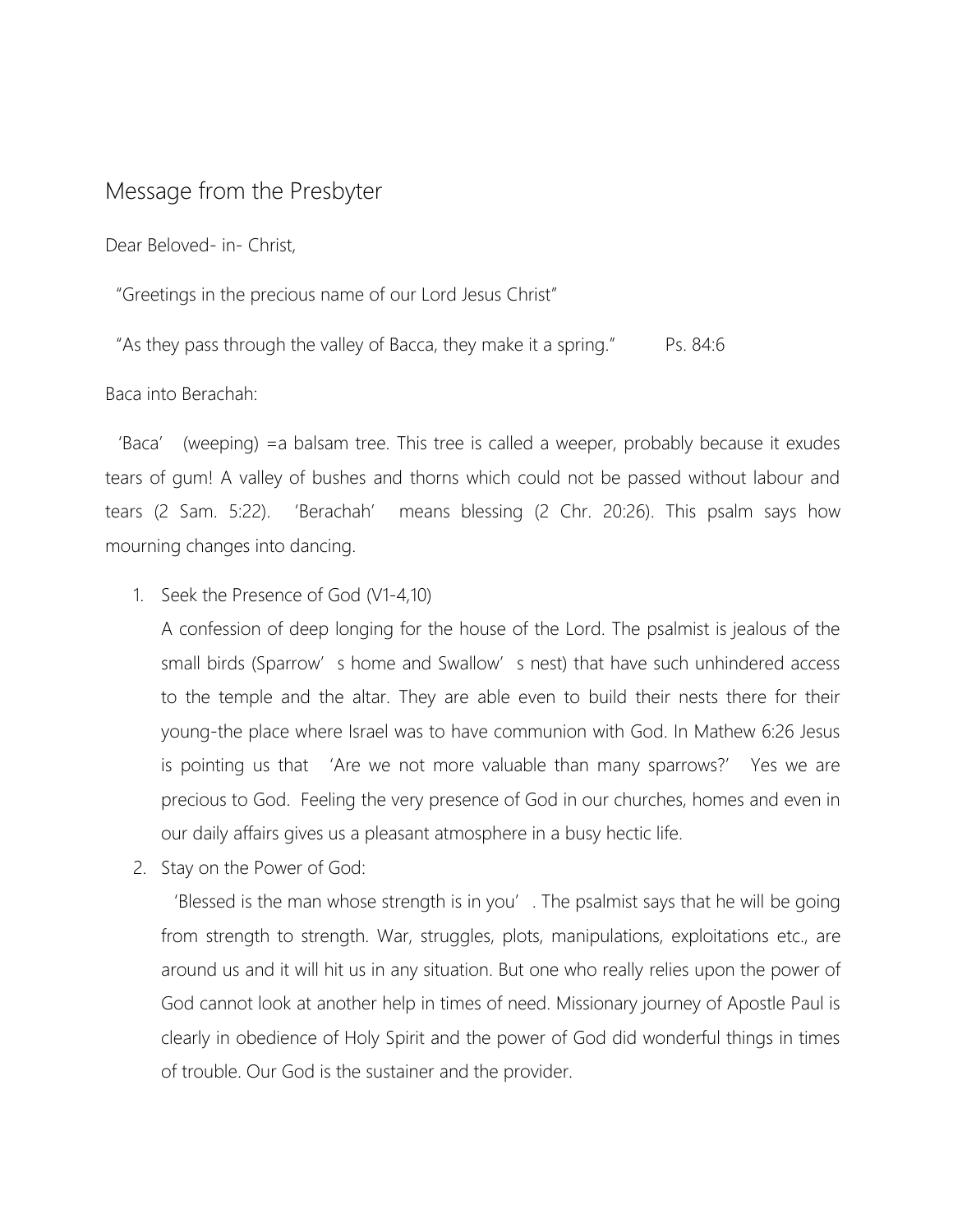3. Stand on the Promises of God:

The psalmist points out that God promises to be our Sun, Shield, Grace and Glory, the promise to provide good things to his people who walk in his ways. So we have to trust him and on his promises.

4. Submit your Petitions to God:

Send your prayers to God. Psalmist is ready to pray directly to God. No mediators are needed to pray. He himself finds delight in dwelling in the courts of God. He finds himself to be a doorkeeper rather than holding any positions in the Temple of God. Here, the psalmist is ready to do as a doorkeeper and see it as the most valuable work in the world. This is highly challenging for us. We work when we are in certain positions. Without assigning the work, are you able to help others? Without limiting our boundaries, are we able to see others? Are we really having delight in coming to the Church, for doing His ministry, attending various fellowships of the Church? We need nowadays doorkeepers to delight in the presence, power, and promises of God.

- Then the Lord will send the rain! (pools/blessings)- No more dryness, fruitlessness…
- The Lord will give grace (V.11) No more weakness, defeat,...
- The Lord will give glory- No more shame,
- The Lord will give all good things, Showers, Sunshine, and Shelter/Shield No more want!

In Christ let us change 'Baca' into 'Berachah'.

May God Bless You, With love and prayers, Rev. Binju Varughese Kuruvilla

Editor: Mr. George Joseph Mannoor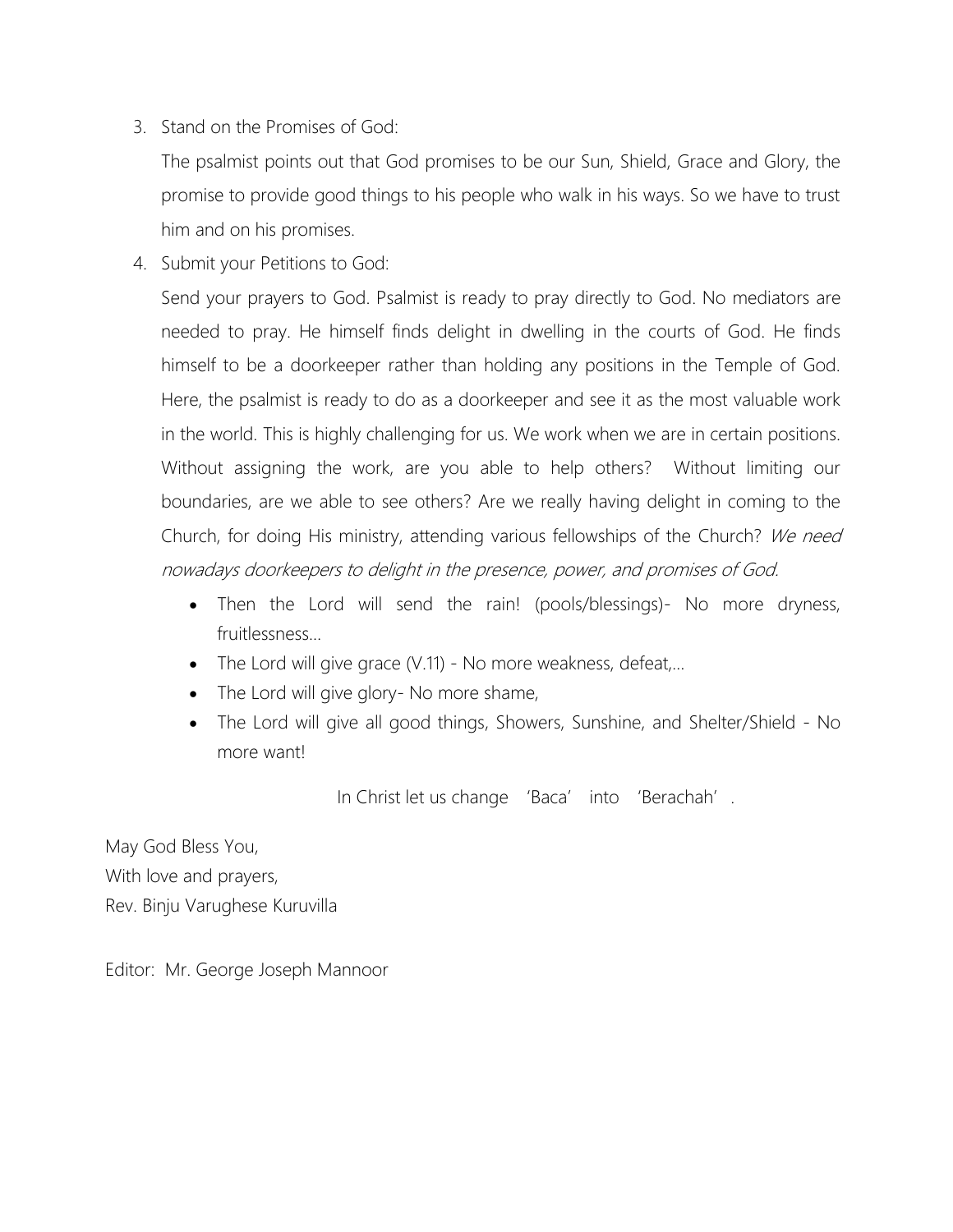# News & Notes:

#### **Previous Month's Highlights**

#### **Common worship and Sunday school retreat**

Common worship was held on  $30<sup>th</sup>$  July 2017 at 8.30am at Jubilee Church, Sanpada. All the four congregations of Jubilee Church attended in the worship service. Rev. V.P. Ingle, Rev. Stephen Marian, Rev. Elwin Enose, and Rev. Binju Varughese Kuruvilla led the worship Service. Malayalam Choir led the songs and participation of four congregations was there throughout the worship service. Breakfast was provided for all the members. Around 400 members were present. Sunday school retreat was conducted after the service by CEF staff. Mr. Jayan Varghese and family led the retreat session. Lunch was provided for all the Sunday school children and teachers. Thanks to presbyters, management committee, choir members, leaders, Mr. Jayan Varghese & CEF team, Sunday school teachers, Sunday school children, parents, and all those who supported this great event generously.

#### **Union Youth retreat and 'Kalamela'**

Union Youth Retreat and Kalamela was conducted on Tuesday 15<sup>th</sup> August, 2017, at St. Paul's CNI Church, Vakola. Our Youth got the over-all championship for the third time. In-group items they got first prizes in Skit, Group song, and Bible quiz. Mrs. Anila Jowin and Mr. Rijo Cherian got first and third prizes respectively in Elocution. Miss. Neha Varghese got second prize in Mono act. Sincere congratulations, to all the youth members and their parents. Special thanks to management committee for supporting them in their activities.

#### **Independence Day Celebrations**

On August 15, Independence Day was observed in a unique way. All four congregations of Jubilee Church gathered and Rev. V.P. Ingle, Chairman, Jubilee Church Maintenance Committee, hoisted the Flag. Thanks to all members for their participation.

#### **Career Guidance**

Second session of the Career Guidance class was conducted on  $12<sup>th</sup>$  August at Jubilee Church Sanpada. Mr. P.K. Abraham and Mr. Bobby Itty led the sessions. Thanks to both for their effort and thanks to all participants and youth members.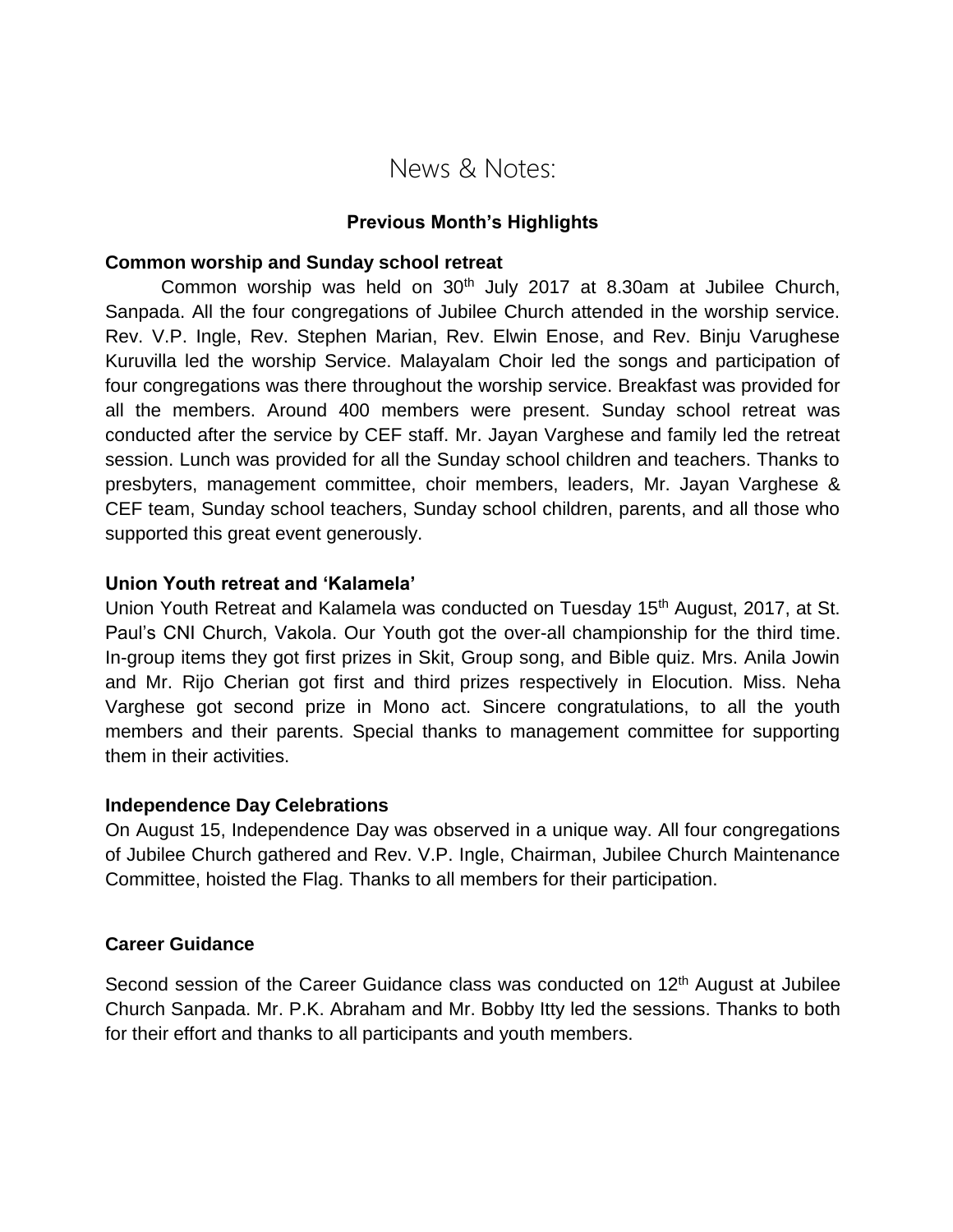#### **Present Month's Programmes**

#### **Atmaya Fellowship Meetings:**

Atmaya fellowship meetings will be held on all Tuesdays at 7:30 pm in Church. Bible study is based on Acts of the Apostles.

#### **Youth Meeting:**

Youth meeting will be held on all Sundays except second Sundays soon after the service at 9 am. Variety programs and Bible study will be there. Parents are requested to encourage the youths to attend these meetings.

#### **Fellowship Lunch**

Fellowship lunch will be held on Sunday, 3<sup>rd</sup> September after the combined Holy Communion service which begins at 11.15am at Jubilee Church Sanpada. All the members are requested to partake.

#### **Revival Meeting**

Spiritual revival meeting will be held from 11<sup>th</sup> to 16<sup>th</sup> September. Please do pray for the blessings and for the leaders. The detailed list is given below:-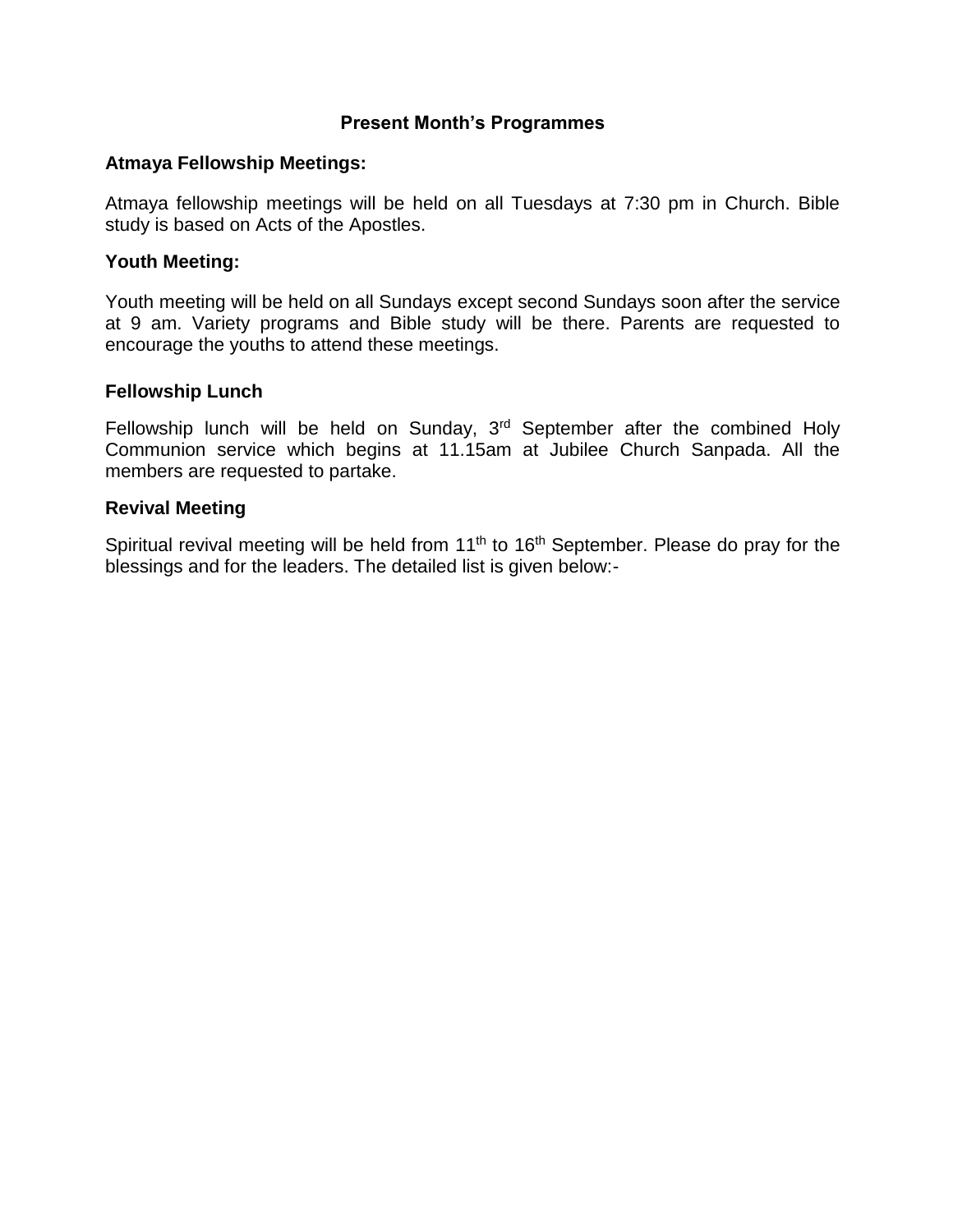| <b>Date</b>             | 7.30pm-7.50pm | 7.50pm-8.15pm | 8.15pm-9.30pm                                                                                          |
|-------------------------|---------------|---------------|--------------------------------------------------------------------------------------------------------|
| 11-09-2017<br>Monday    | Church choir  | Intercession  | Rev. A.T. Zachariah- St. Thomas Mar Thoma<br>Syrian Church, Santa Cruz                                 |
| 12-09-2017<br>Tuesday   | Church choir  | Intercession  | Rev. Issac G. Varghese, Mar Thoma Syrian<br>Church, - Dadar                                            |
| 13-09-2017<br>Wednesday | Church choir  | Intercession  | Rev. Samji K. Sam- The Church of St. Mary<br>the Virgin CNI Malayalam Congregation,<br>Parel.          |
| 14-09-2017<br>Thursday  | Church choir  | Intercession  | Rev. Dr. T.I. James- Vicar & Chairman, CSI<br>Cathedral, Calicut, Kerala. (Former CSI PAD<br>Director) |
| 15-09-2017<br>Friday    | Church choir  | Intercession  | Rev. Dr. T.I. James- Vicar & Chairman, CSI<br>Cathedral, Calicut, Kerala. (Former CSI PAD<br>Director) |
| 16-09-2017<br>Saturday  | Church choir  | Intercession  | Rev. Dr. T.I. James- Vicar & Chairman, CSI<br>Cathedral, Calicut, Kerala. (Former CSI PAD<br>Director) |

## Prayer Requests

- 1. Mrs. Deenamma Tharian, mother of Mr. Monzy Tharian( for good health)
- 2. Father of Mr. Ashok Abraham, Panvel (for good health)
- 3. Father in- law of Mr. Vinod Oommen Ninan (good health)
- 4. Mrs. Lillian Stephens, M/o Mr. Malcolm Stephen (for good health)
- 5. Mother of Mr. Sudeep Philips (Mob: 8879640355) who is undergoing dialysis.
- 6. The wife of Bishop Joshua, staying in Borivalli, recovering after treatment for cancer.
- 7. Mr. John Thomas -9867886398 (for good health)
- 8. Mr. Shyam Gorath & family, our missionary in Akhloli Village
- 9. Our Parsonage Project.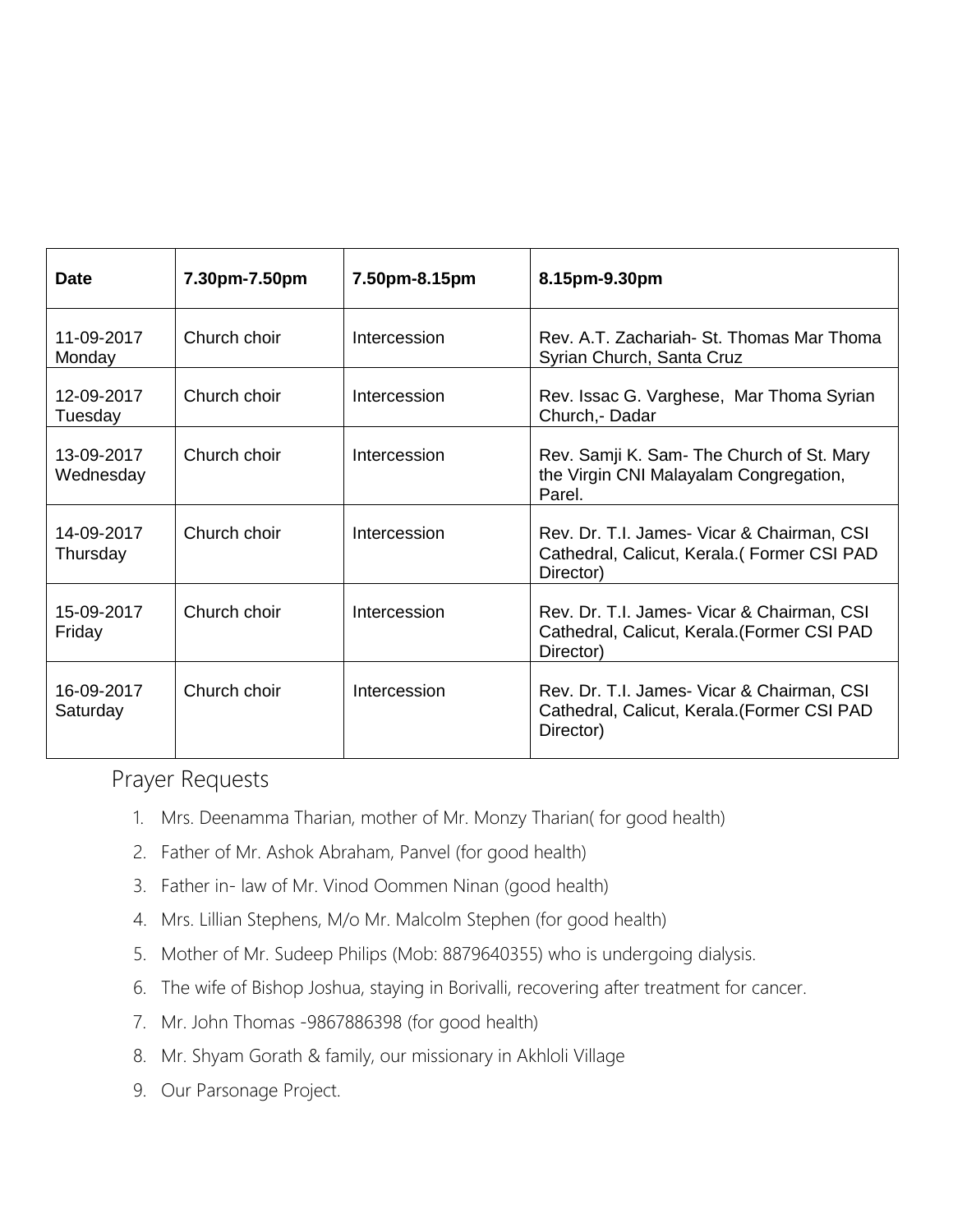# Sunday Scripture Lessons for September 2017

| 3rd September: 13th Sunday after Pentecost (Choir Sunday)           |                   |
|---------------------------------------------------------------------|-------------------|
| Theme: Sing and worship the Lord of Life.                           |                   |
| 1 Samuel 16: 15-23                                                  | Ps. 118:1-15      |
| Acts 16:16-34                                                       | Mark 14:22-26     |
| 10 <sup>th</sup> September: 14 <sup>th</sup> Sunday after Pentecost |                   |
| Theme: God provides food for the hungry.                            |                   |
| Genesis 41:49-42:5                                                  | Ps. 145           |
| Acts 14:8-18                                                        | Matthew: 14:13-21 |
| 17th September: 15th Sunday after Pentecost (Stewardship Sunday)    |                   |
| Theme: "Be a Faithful Steward of God."                              |                   |
| Numbers 12:1-9                                                      | Ps.85             |
| 1 Cor. 4:1-5                                                        | Luke 19:11-26     |
|                                                                     |                   |
| 24 <sup>th</sup> September: 16 <sup>th</sup> Sunday after Pentecost |                   |
| Theme: The reward of persevering in faith                           |                   |
| Genesis 32:22-30                                                    | Ps.34             |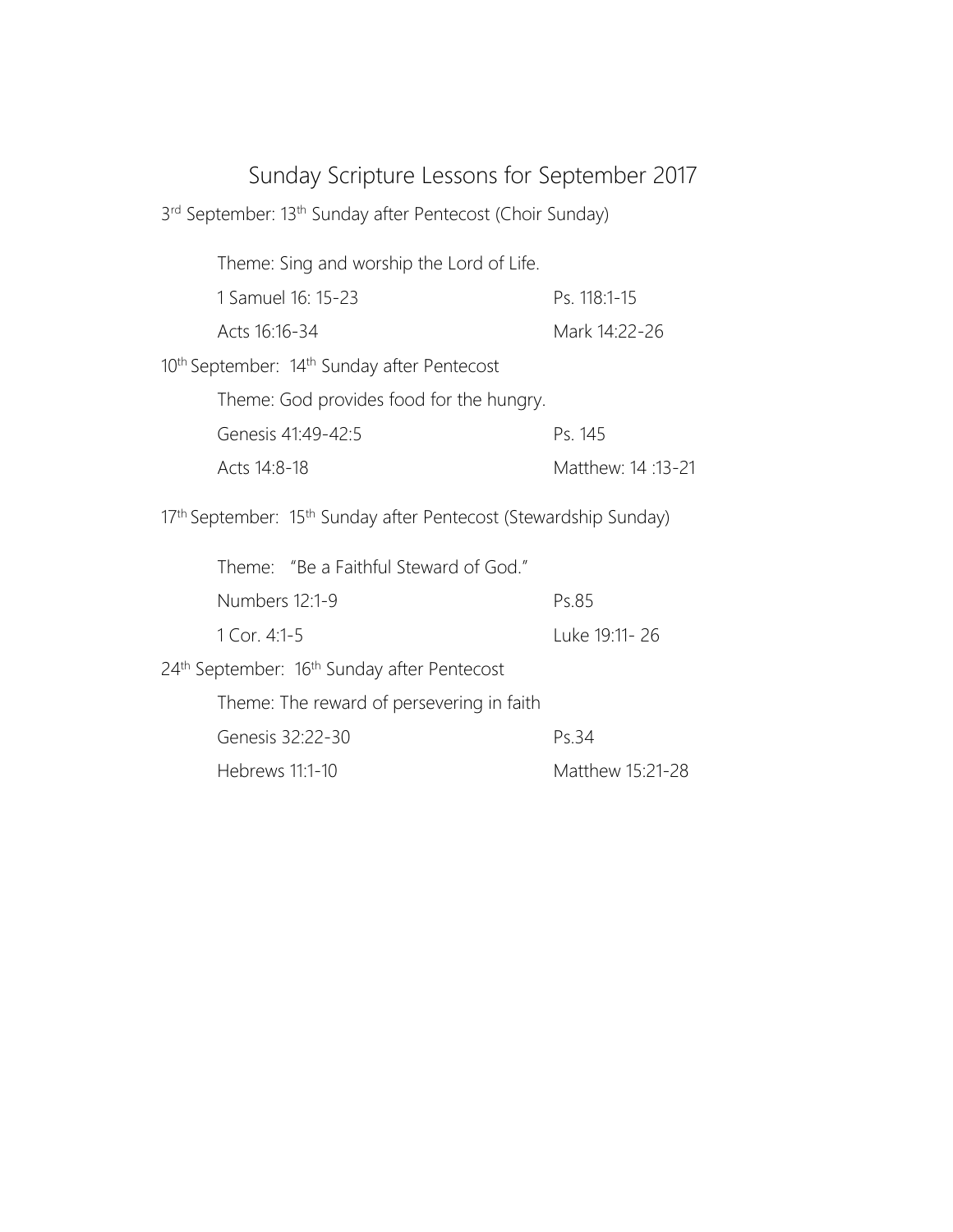## **Scripture Reading, Peace, Elements & Offertory – Sanpada**

| <b>Date</b> | 1 <sup>st</sup> Lesson | <b>Psalms</b>                  | 2 <sup>nd</sup> Lesson  |
|-------------|------------------------|--------------------------------|-------------------------|
| 03.09.17    | Mr. Sudheip Samuel     | Ms. Simini Thomas              | Ms. Aneeta Anna         |
|             | Alex                   |                                | John                    |
| 10.09.17    | Mr. David James        | Mrs. Annamma Thomas,<br>Airoli | Mr. T.G. Kurien         |
| 17.09.17    | Mr. Biju C. Alex       | Mrs. Annamma Mathew            | Ms. Manna E.<br>Winford |
| 24.09.17    | Mr. Uday Ninan         | Ms. Nimitha Liz Alex           | Mrs. Sara Oommen        |

| <b>Date</b> | <b>Peace</b>               | <b>Elements</b>              |
|-------------|----------------------------|------------------------------|
| 03.09.17    | Mr. & Mrs. Rijo Cherian    | Mr. & Mrs. Susheil Mani Alex |
| 10.09.17    | Mr. & Mrs. Thariyan George | Mr. & Mrs. T.G. Kurien       |
| 24.09.17    | Mr. & Mrs. Gabriel Johnson | Mr. & Mrs. Biju George       |

Offertory, Sanpada

- 03.09.17 Mr. Reuben Kurien; Ms. Aleena Mariam Philip
- 10.09.17 Mr. Reuben Kurien; Ms. Grace Abraham
- 17.09.17 Mr. Reuben Kurien; Ms. Felisa Lee Mathews
- 24.09.17 Mr. Reuben Kurien; Mr. Libin M. Yesudas

## **Scripture Reading, Peace & Elements – Panvel**

| <b>Date</b> | 1 <sup>st</sup> Lesson | <b>Psalms</b>      | 2 <sup>nd</sup> Lesson |
|-------------|------------------------|--------------------|------------------------|
| 10.09.17    | Mr. Simon Philip       | Mrs. Shiny Sabu    | Mrs. Saramma Isaac     |
| 17.09.17    | Mr. Babu K.            | Mrs. Bindhu Isaac  | Mrs. Solly Johnson     |
| 24.09.17    | Mr. Jiju George Sam    | Miss. Leah Johnson | Miss. Steffi John      |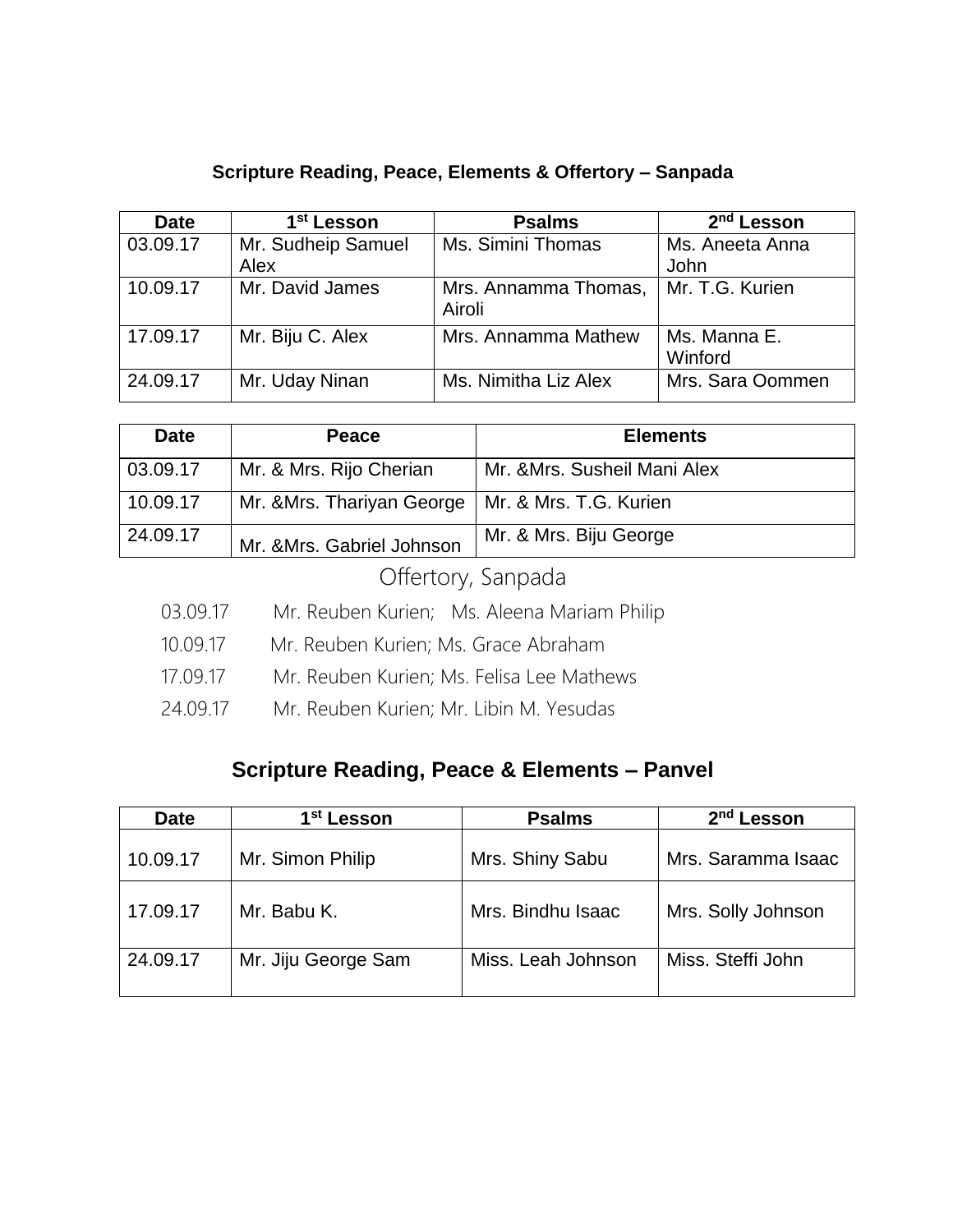| <b>Date</b> | Peace                            | <b>Elements</b>        |
|-------------|----------------------------------|------------------------|
| 17.09.17    | Mr. & Mrs. Anoop John Cherian    | Mr. & Mrs. Sam Thomas  |
| 24.09.17    | Mr. & Mrs. Solomon Samuel Samuel | Mr& Mrs. Ashok Abraham |

# **BIRTHDAYS**

| 2-Sep     | Mrs. Leena Elsa Oommen      | Thane        |
|-----------|-----------------------------|--------------|
| 2-Sep     | Mr. Baby Oommen             | Kharghar     |
| 5-Sep     | Mr. T.G. Kurian             | <b>Nerul</b> |
| 5-Sep     | Mast. Johan Ninan Oommen    | Thane        |
| 6-Sep     | Ms. Aneeta Ann John         | Koparkhairne |
| 6-Sep     | Mrs. Sara Oommen            | Kharghar     |
| 6-Sep     | Mast. Jeffy John Sam        | Kamothe      |
| 7-Sep     | Mr. Thariyan George         | Koparkhairne |
| 7-Sep     | Mrs. Jibi Binu Thomas       | Airoli       |
| 8-Sep     | Ms. Manna Elizabeth Winford | Kharghar     |
| 9-Sep     | Mr. John Sunny              | <b>Nerul</b> |
| 9-Sep     | Mr. Varun Cherian           | Vashi        |
|           |                             |              |
| $10-$ Sep | Mr. Uday Ninan              | Koparkhairne |
| 12-Sep    | Mast. Alex Monzy Tharian    | Palm Beach   |
| 13-Sep    | Mast. Libin M. Yesudas      | <b>Nhava</b> |
| 14-Sep    | Mrs. Annamma Mathew         | <b>CBD</b>   |
| 15-Sep    | Mr. George Eapen            | Kharghar     |
| 20-Sep    | Mr. Biju C. Alex            | <b>Nerul</b> |
| 22-Sep    | Mr. Varghese K. Itty        | <b>Nerul</b> |
| 23-Sep    | Mr. Solomon Samgift Samuel  | Kharghar     |
| 23-Sep    | Mast. Jiju George Sam       | Kamothe      |
| 26-Sep    | Mast Haben Kurian George    | Kharghar     |
| 26-Sep    | Mrs. Lulu Yesudas           | Nhava        |